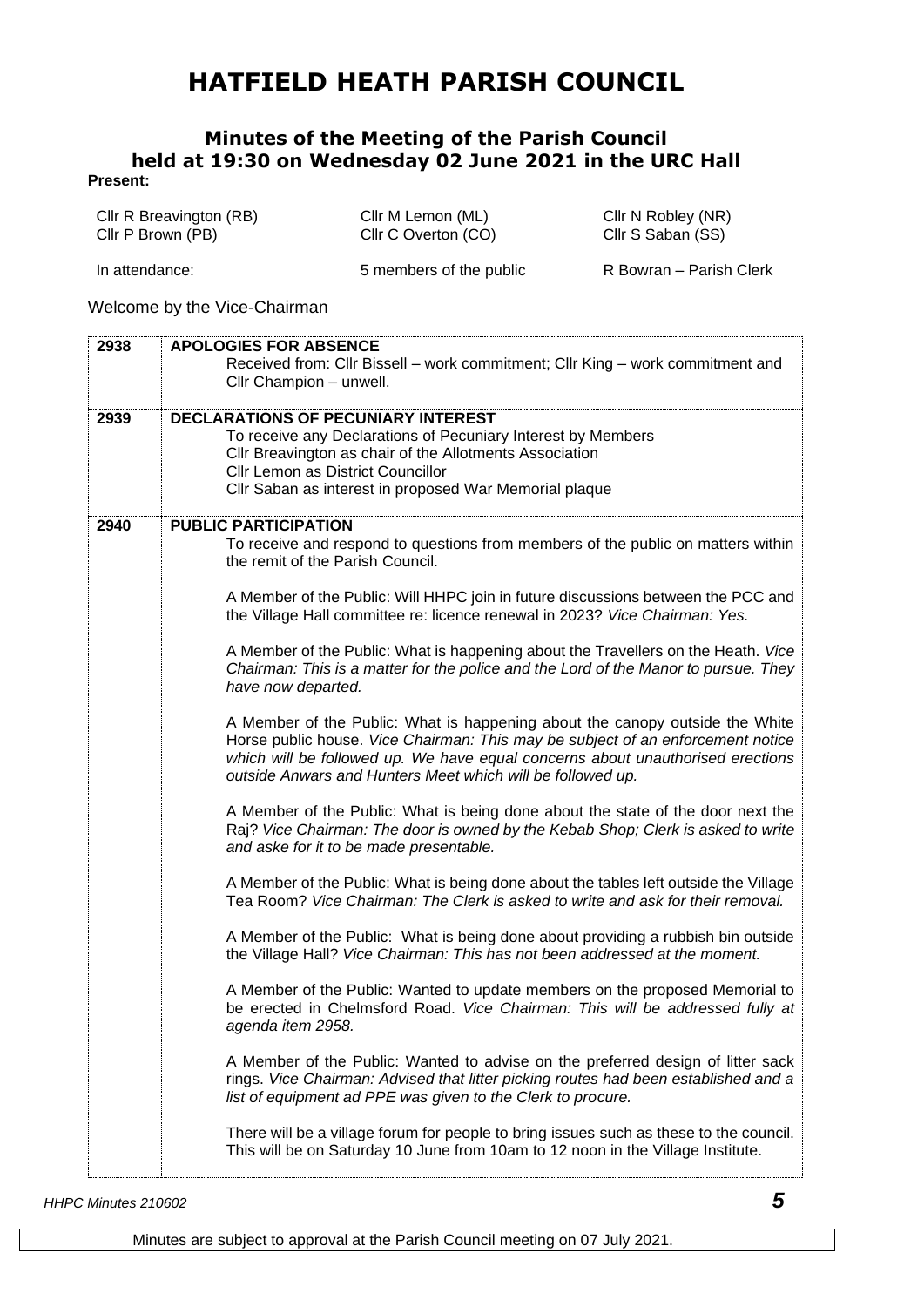| 2941 | <b>MINUTES OF MEETING</b>                                                                                                                                         |  |  |
|------|-------------------------------------------------------------------------------------------------------------------------------------------------------------------|--|--|
|      | Resolved: To approve the minutes of the meeting of 05 May 2021.<br>[prop Cllr Lemon; Secd Cllr Saban; all in favour]                                              |  |  |
|      | There were no matters arising not included elsewhere on the agenda.                                                                                               |  |  |
| 2942 | REPORTS FROM COUNTY AND DISTRICT COUNCILLORS                                                                                                                      |  |  |
|      | To receive and note reports from County and District Councillors.<br>There was no report from the County Councillor.                                              |  |  |
|      | District Councillor report advised that UDC council meeting were now F2F but                                                                                      |  |  |
|      | working groups were still be held via Zoom. Expressed disappointment at the<br>decision by the Planning Inspector to allow expansion of passenger numbers at      |  |  |
|      | Stansted Airport. Said the work done by SSE over the years had been amazing.<br>UDC had a reserve of £3m to cover the costs awarded against it. The present       |  |  |
|      | administration at UDC were under criticism for the way it had handled the situation.                                                                              |  |  |
| 2943 | <b>FINANCIAL REPORT</b>                                                                                                                                           |  |  |
|      | Noted: Budget report budget report to 26 May 2021                                                                                                                 |  |  |
|      | <b>Noted:</b> Items of expenditure in May 2021 approved by the Finance committee                                                                                  |  |  |
| 2944 | <b>ANNUAL RETURN</b><br>Clerk advised Members of arrangements for the final report of the Internal Auditor.                                                       |  |  |
|      | Clerk advised Members of arrangements for External Audit by PKF Littlejohn, both                                                                                  |  |  |
|      | for 2020/21 and retrospectively for previous years.                                                                                                               |  |  |
|      | Resolved: To approve the Annual Governance Statement for 2020/21<br>[prop Cllr Robley; Secd Cllr Saban; all in favour]                                            |  |  |
|      | Resolved: To approve the Annual Return (AGAR) for 2020/21                                                                                                         |  |  |
|      | [prop Cllr Robley; Secd Cllr Saban; all in favour]                                                                                                                |  |  |
| 2945 | <b>CLERK'S REPORT &amp; CORRESPONDENCE</b>                                                                                                                        |  |  |
|      | Received and noted: Clerk's report and correspondence received. In addition,<br>Essex CC had now been invoiced for last year's grass cutting. VAT return had been |  |  |
|      | completed and submitted.                                                                                                                                          |  |  |
| 2946 | <b>KEY TASK MONITOR</b>                                                                                                                                           |  |  |
|      | The Key Task Monitor was reviewed line by line and updated. This will now be added<br>to the council website, together with a list of individual assignments.     |  |  |
| 2947 | <b>PLANNING MATTERS</b>                                                                                                                                           |  |  |
|      | <b>APPLICATIONS RECEIVED FROM THE LPA FOR CONSIDERATION</b>                                                                                                       |  |  |
|      | <b>Proposed replacement of existing single storey rear extensions with part two</b>                                                                               |  |  |
|      | storey, part single storey extension.                                                                                                                             |  |  |
|      | 20 Clipped Hedge Hatfield Heath CM22 7EG<br>Ref. No: UTT/21/1668/HHF. HHPC Comment: No Objection.                                                                 |  |  |
|      | Replacement of stables (granted planning permission for conversion to a<br>dwelling) with 1 no. bungalow with new vehicular access                                |  |  |
|      | Stables To the East of Dunmow Road Hatfield Heath                                                                                                                 |  |  |
|      | Ref. No: UTT/21/1654/FUL. HHPC Comment: Objection: Overdevelopment of the site,<br>current consent has been varied and expanded to an unacceptable level.         |  |  |
|      | Demolition of existing garage and erection of two storey and single storey                                                                                        |  |  |
|      | extensions, including altering materials to render and boarding above brick<br>plinth.                                                                            |  |  |
|      | Springfield Park Drive Hatfield Heath CM22 7BJ<br>Ref. No: UTT/21/1533/HHF. HHPC Comment: Objection: Overdevelopment of the site.                                 |  |  |

*HHPC Minutes 210602 6*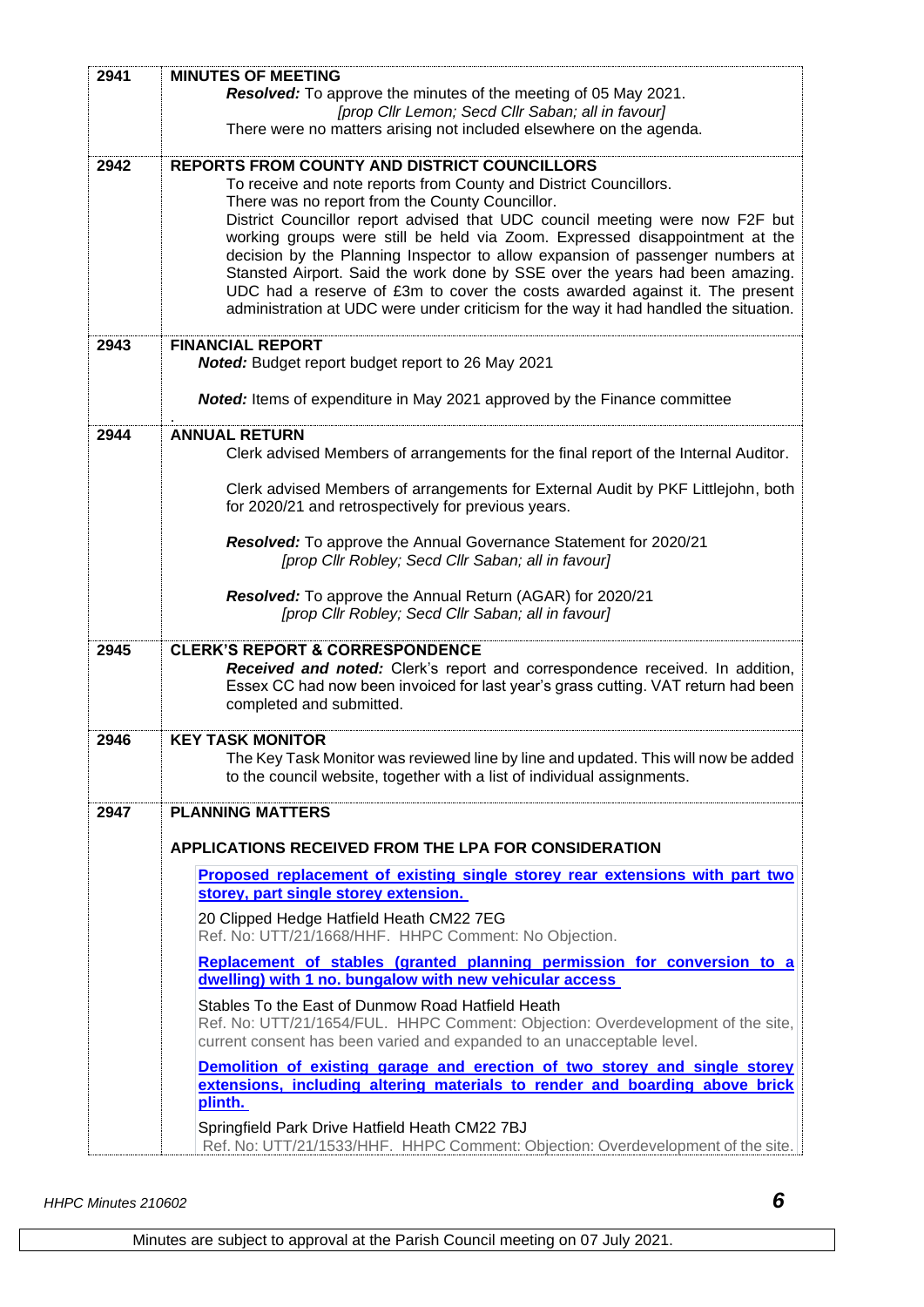|      | Two storey rear extension to create living room and bedroom<br>1 Hillfield Cottage Chelmsford Road Hatfield Heath CM22 7AX<br>Ref. No: UTT/21/1525/HHF. HHPC Comment: No Objection.<br><b>DECISIONS MADE BY THE LPA FOR NOTING</b>                                                                                                                                                                                                                                                                                                        |  |  |
|------|-------------------------------------------------------------------------------------------------------------------------------------------------------------------------------------------------------------------------------------------------------------------------------------------------------------------------------------------------------------------------------------------------------------------------------------------------------------------------------------------------------------------------------------------|--|--|
|      |                                                                                                                                                                                                                                                                                                                                                                                                                                                                                                                                           |  |  |
|      | Demolition of existing garage and erection of replacement garage.                                                                                                                                                                                                                                                                                                                                                                                                                                                                         |  |  |
|      | Stonebridge Farm Chelmsford Road Hatfield Heath CM22 7BD<br>Ref. No: UTT/21/1009/HHF Status: Approved                                                                                                                                                                                                                                                                                                                                                                                                                                     |  |  |
|      | Section 73A Retrospective application for Annexe to exterior of the property                                                                                                                                                                                                                                                                                                                                                                                                                                                              |  |  |
|      | 25 Ardley Crescent Hatfield Heath CM22 7AH<br>Ref. No: UTT/21/0980/HHF Status: Approved                                                                                                                                                                                                                                                                                                                                                                                                                                                   |  |  |
|      | <b>Proposed two-storey rear extension and part single-storey rear extension</b>                                                                                                                                                                                                                                                                                                                                                                                                                                                           |  |  |
|      | Lyndhurst The Heath Hatfield Heath CM22 7AD<br>Ref. No: UTT/21/0839/HHF Status: Approved                                                                                                                                                                                                                                                                                                                                                                                                                                                  |  |  |
|      | <b>PLANNING APPEALS</b><br>None received.                                                                                                                                                                                                                                                                                                                                                                                                                                                                                                 |  |  |
|      | <b>ENFORCEMENT ISSUES</b><br>None received. But noted possible outstanding enforcement action concerning the<br>canopy outside the White Horse public house Anwars and Hunters Meet.                                                                                                                                                                                                                                                                                                                                                      |  |  |
| 2948 | <b>HIGHWAYS MATTERS</b><br>To consider any matters relating to Highways.<br>Suggestion that Speedwatch be resurrected.<br>On-going issues with potholes, immediate action is to keep reporting these to<br>$\bullet$<br>Essex CC Highways.<br>Concern about continuing intrusions onto village green. Suggestions that a<br>solution might be to ditching and covering during matches, use steel cables<br>between posts, install mini-cams in trees and use retractable posts. All to be<br>considered with the cricket club and costed. |  |  |
| 2949 | <b>PARKING MANAGEMENT AND CAR PARKS</b><br>To consider any matters relating to parking management and village car parks.<br>Village car park. HHPC need to pay for electricity consumed. NR to advise Clerk<br>of consumption and rate to be reimbursed.<br>Church car park. Awaiting formal consent and site visit by Lord of the Manor<br>$\bullet$<br>begore work can commence.                                                                                                                                                        |  |  |
| 2950 | <b>ALLOTMENT REPORT</b><br>To receive and note a report on the Allotments. Rents collected $(E435)$ and passed<br>to Clerk for banking. Fence has been repaired. Leaking tap to be repaired shortly.<br>Grass needs cutting, Clerk to remind PW May.                                                                                                                                                                                                                                                                                      |  |  |
| 2951 | <b>FLOODING</b><br>To receive and update on the resolution of flooding issues.<br>Dunmow Road, formal communication now appropriate to Lord of the Manor<br>Stortford Road, Clerk to submit a F.o.l. request to Essex CC to establish what<br>$\bullet$<br>action had been taken/promised to resolve the situation outside Coggers.                                                                                                                                                                                                       |  |  |
| 2952 | <b>PLAYGROUND</b><br>To consider any matters relating to maintenance and risk management of the<br>playground. Annual RoSPA report passed to CO for review, most elements covered<br>by refurbishment contract with Kings of Essex. CO agreed that his phone number<br>be published for emergency contact; cost of say £10pm for a diversion to his mobile<br>agreed.                                                                                                                                                                     |  |  |

*HHPC Minutes 210602 7*

Minutes are subject to approval at the Parish Council meeting on 07 July 2021.